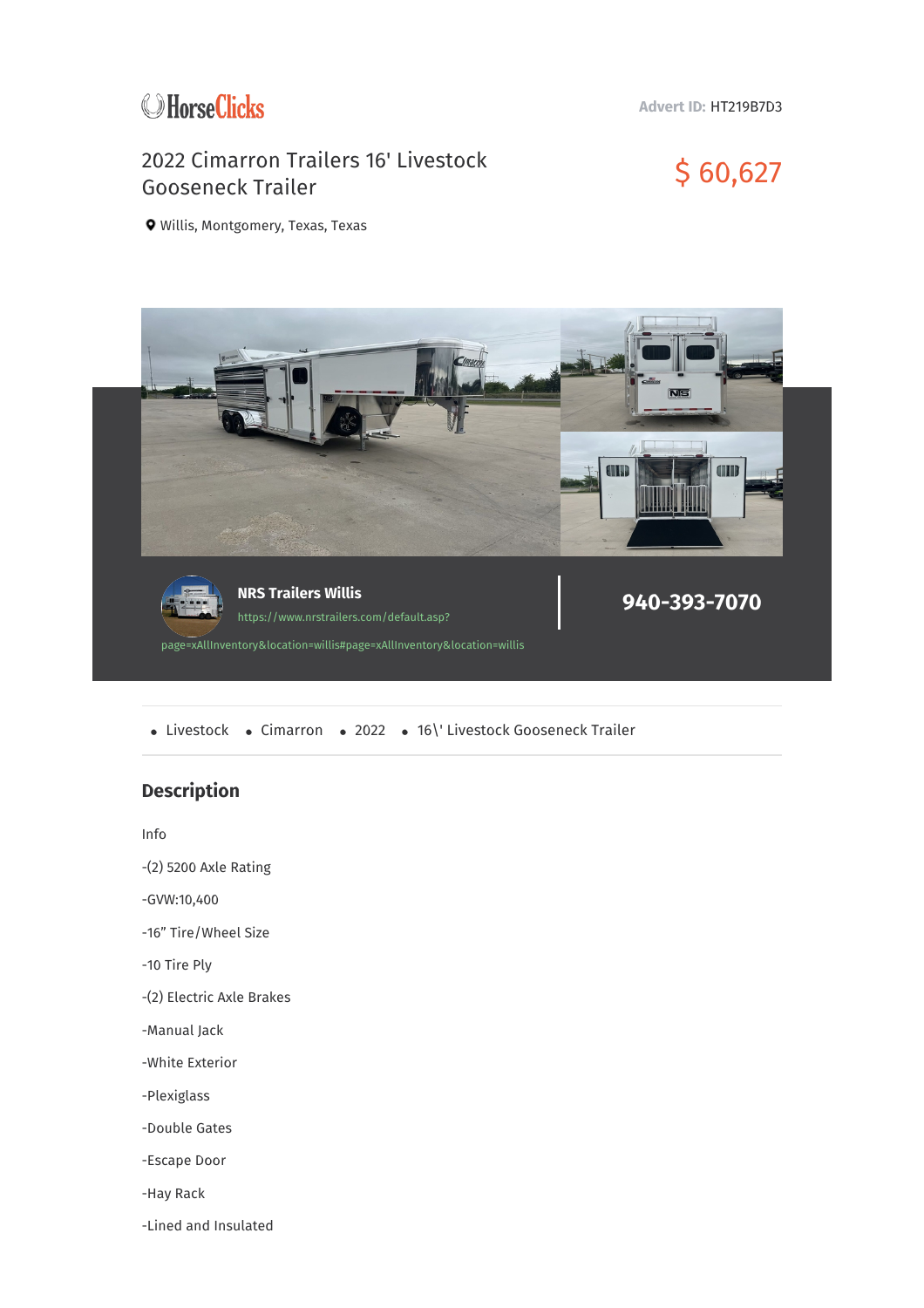-Aluminum/Mats Flooring

-Side and Rear Ramp

-8 Pens

-4' Tack Room

-Straight Wall Combo Tack Room

-Full Roof

\*Specifications

\* downpayment10

\* apr rate6.99

\* axle capacity5200

\* width6'0

\* height7'1

\* hitch typeGooseneck

\* pull typeG

\* living quartersNo

\* num of horsesStock

\* load typeStock

\* c compAluminum and Alum

\* on orderYes\*

Payment Frequency:

Monthly

 $\star$ 

Vehicle Price:

 $\star$ 

Down Payment:

 $\star$ 

Interest Rate %:

 $\star$ 

Loan Term In Years:

 $\overline{1}$ 

 $\overline{2}$ 

 $\overline{3}$ 

 $\overline{4}$ 

 $\overline{5}$ 

 $6\phantom{a}$ 

8

 $\overline{7}$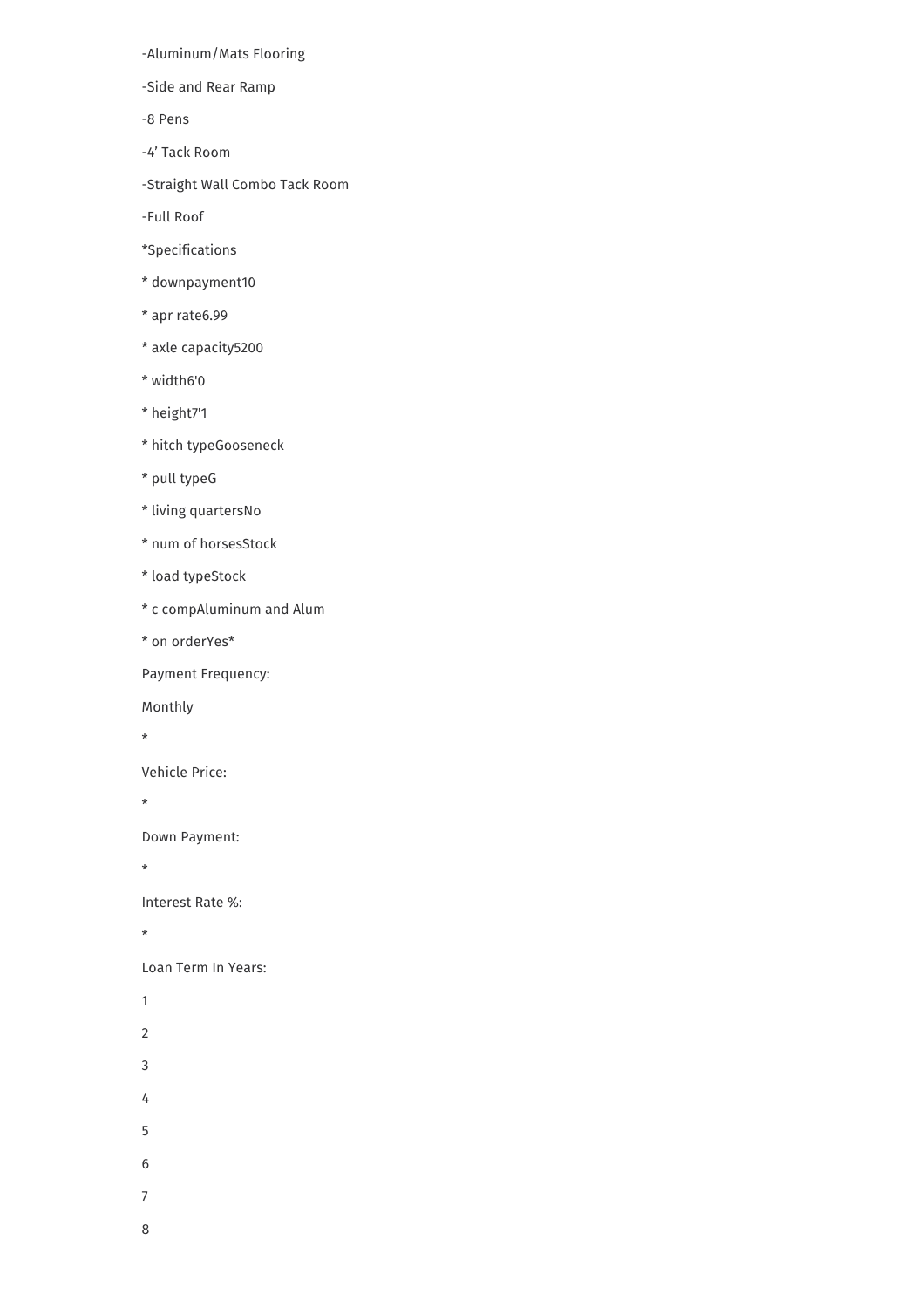- 9
- 10
- 11
- 12
- 13
- 
- 14 15
- 16
- 17
- 18
- 19
- 20
- \*

## Calculate

Reset

\*

Estimated Payment: 0

- \* Quotes are estimates only, actual rate may vary slightly.
- \* One-Way toll road charges will be the responsibility of the customer.
- \* Additional fees and/or duties may apply to International and non-continental US shipping requests.

Advertisement

- \*
- \* MSRP\$60,627.45
- \* LocationWillis
- \* ConditionNew
- \* Stock NumberCIM 730PENGN
- \* Year2022
- \* MakeCimarron Trailers
- \* Model16' Livestock Gooseneck Trailer
- \* VIN00000
- \* Length20' 3"
- \* StatusAvailable
- \* Width6'0
- \* Height7'1
- \* Downpayment10
- \* Apr rate6.99
- \* Axle Capacity5200